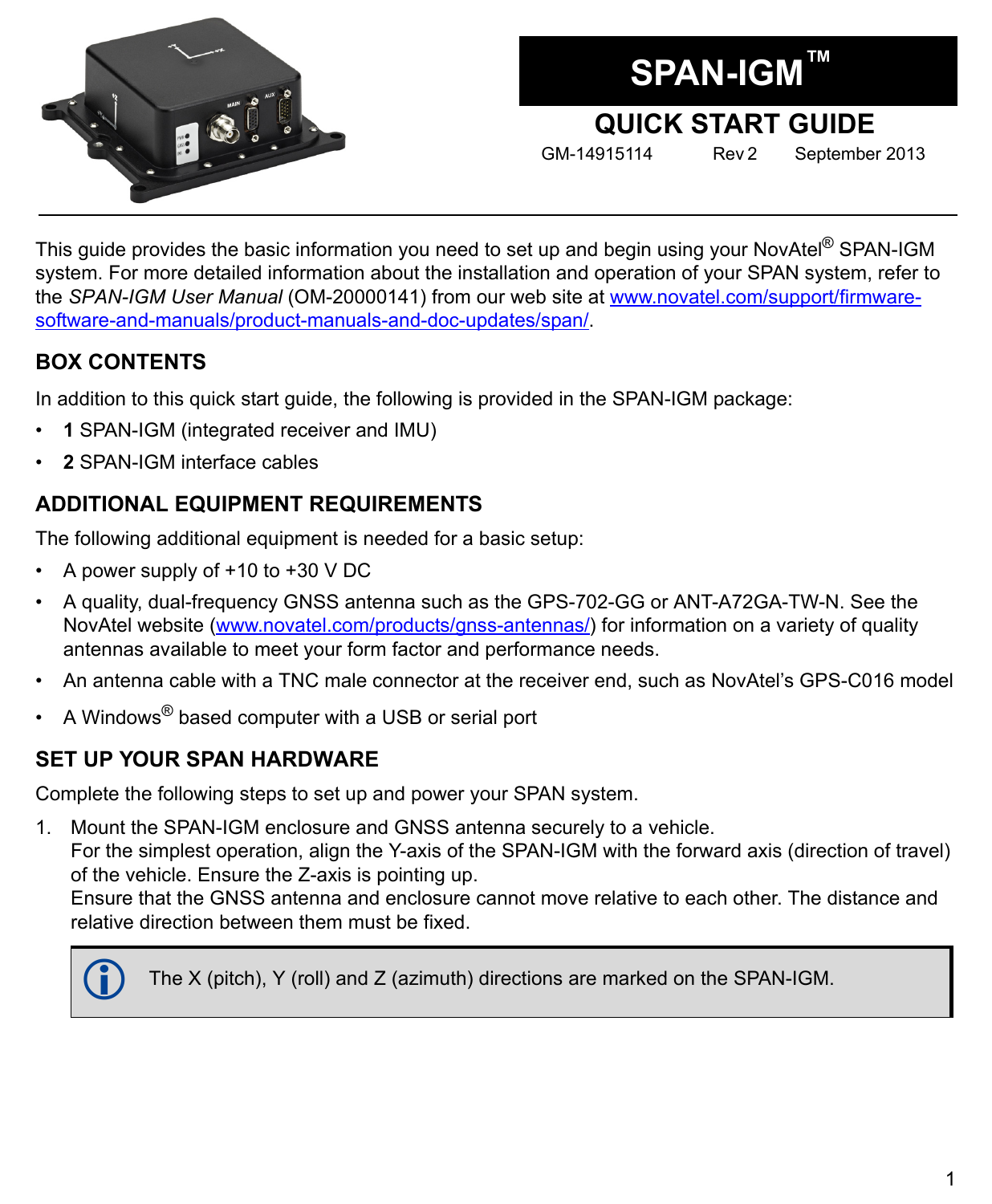

 NovAtel interface cables have more connections than are shown in the diagram. Additional connections were removed for clarity.

- 2. Connect the GNSS antenna to the antenna port on the receiver using an appropriate antenna cable.
- 3. Connect the interface cable (NovAtel part number 01019014) to the *MAIN* port on the SPAN-IGM. This cable provides connections for power, the User serial port and the MIC serial port.

For information about using custom cables, refer to the *SPAN-IGM User Manual*<br> *(OM-20000141)* available on the NovAtel web site at [www.novatel.com/support/firmware](http://www.novatel.com/support/firmware-software-and-manuals/product-manuals-and-doc-updates/span/)[software-and-manuals/product-manuals-and-doc-updates/span/](http://www.novatel.com/support/firmware-software-and-manuals/product-manuals-and-doc-updates/span/).

4. Connect the interface cable (NovAtel part number 01019015) to the *AUX* port on the SPAN-IGM. This cable provides connections for the USB port, COM3 serial port, wheel sensor input and strobe inputs and outputs.

5. Connect a communication interface from the SPAN-IGM to the computer. To use a serial interface, connect the *User Port* connector on the *MAIN* port interface cable to the serial port on your computer.

To use a USB interface, connect the USB connector on the *AUX* port interface cable to the USB port on your computer.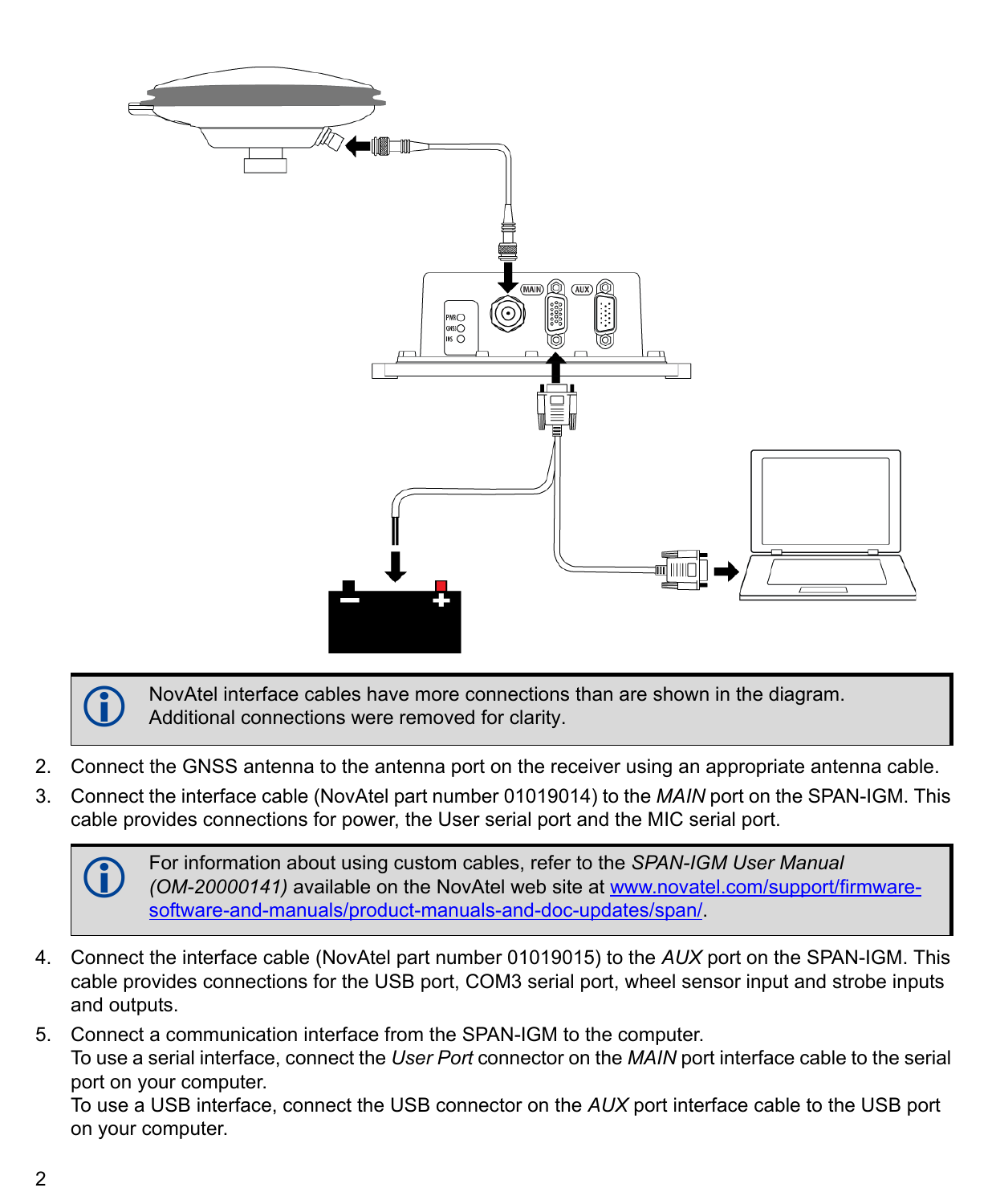6. Connect the power wires on the interface cable (labelled BATT+ and BATT-) to the power supply. The PWR LED lights when the SPAN-IGM is properly powered.

> Be sure to connect the wire labelled BATT+ to the positive side of the power supply and the wire labelled BATT- to the negative side of the power supply.

It is recommended that you place a back-up battery between the receiver and its voltage supply as a power buffer if installed in a vehicle. When a vehicle engine is started, power can dip to 9.6 V DC or cut-out to ancillary equipment causing the receiver and/or IMU to lose lock and calibration settings.



#### **SPAN-IGM LEDS**

The LEDs on the SPAN-IGM provide basic receiver status information.

#### **Table 1: SPAN-IGM LEDs**

| LED                    | Off                  | On                                            | <b>Flashing Slow (1Hz)</b>                                      | <b>Flashing Fast</b><br>(21Hz) |  |
|------------------------|----------------------|-----------------------------------------------|-----------------------------------------------------------------|--------------------------------|--|
| Power<br>(Red)         | No power to unit     | Unit is powered on                            | UNKNOWN or<br>UNSUPPORTED IMU                                   | Programming error              |  |
| <b>GNSS</b><br>(Green) | Waiting for GPS time | Time Status FINE<br>or<br><b>FINESTEERING</b> | Time status COARSE,<br><b>COARSESTEERING</b><br>or FREEWHEELING | N/A                            |  |
| <b>INS</b><br>(Green)  | Waiting for GPS time | Connected to IMU                              | N/A                                                             | Bootup or loading<br>firmware  |  |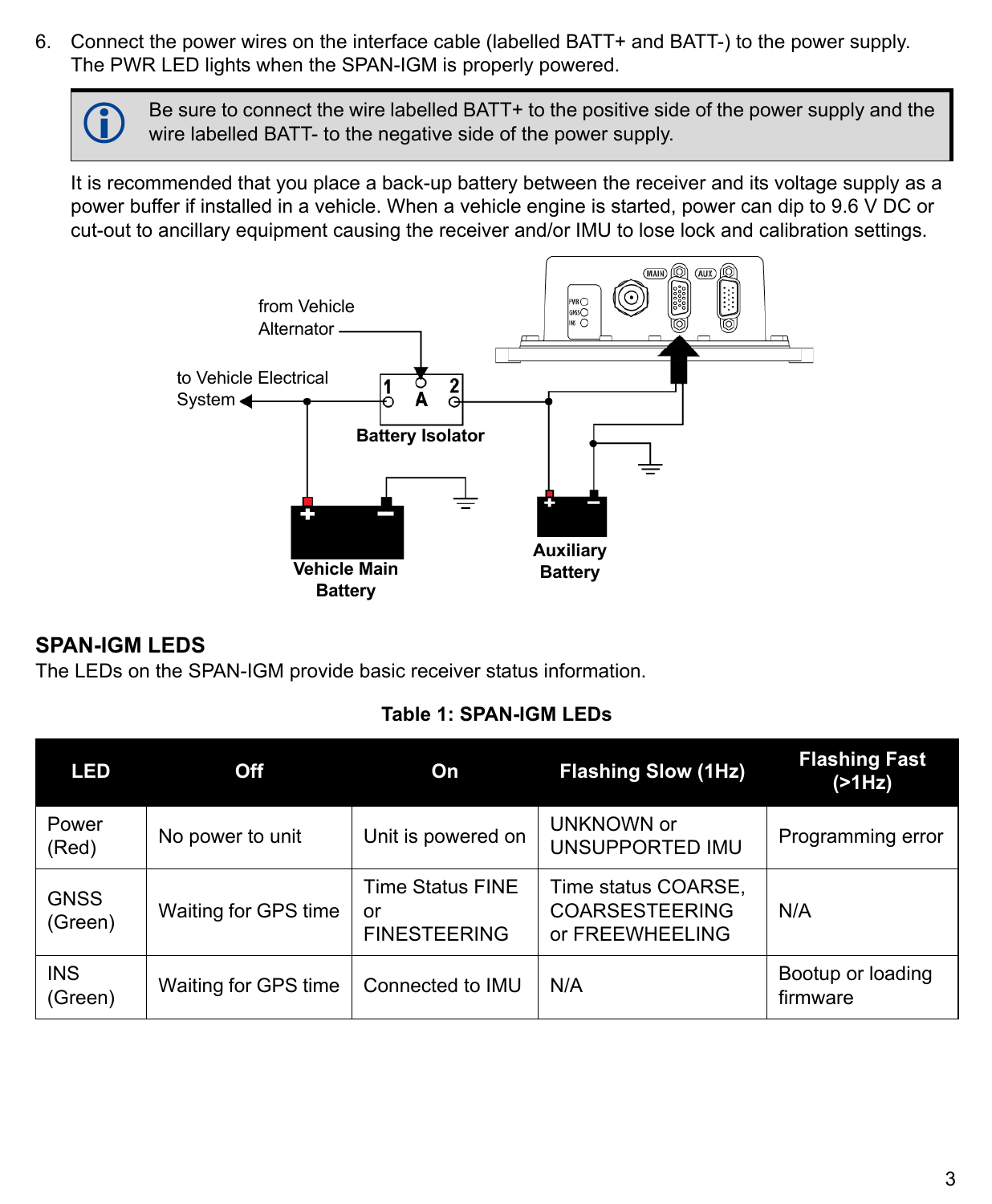# **INSTALL THE NOVATEL CONNECT PC UTILITIES**

1. Install the NovAtel Connect™ PC Utilities and USB drivers.



#### **ESTABLISHING A NEW CONNECTION**

The first time you open a connection to communicate with the receiver, complete the following:

- 1. Launch NovAtel Connect from the Start menu folder specified during the installation process. The default location is Start | All Programs | NovAtel Connect 1.x.x | NovAtel Connect.
- 2. Select **New Connection** from the Welcome window.

| Welcome                                                       | $\times$                                                            | [x]<br><b>New Connection</b>                                                                                                                               |
|---------------------------------------------------------------|---------------------------------------------------------------------|------------------------------------------------------------------------------------------------------------------------------------------------------------|
| <b>Connect</b><br><b>Open</b><br><b>Help</b>                  |                                                                     | Name<br>Device Type<br>Type<br>Serial<br>▼                                                                                                                 |
| <b>Open A Recent Connection</b><br>ConnectionB<br>ConnectionA | Open Playback<br><b>New Connection</b><br>독<br>æ<br>Open Connection | <b>Serial Settings</b><br>Port COM1<br>Passive<br>v<br>Baud Rate 115200<br>Read Only<br>$\overline{\phantom{a}}$<br>Hardware Handshaking<br>Windows Option |
| V1.2.0.32<br>Show on startup                                  | www.novatel.com<br>Close                                            | <b>Ok</b><br>Cancel                                                                                                                                        |

- 3. Enter a name for the connection.
- 4. Select **Serial** or **USB** from the **Type** drop down list.
- 5. Select the computer port the SPAN-IGM is connected to from the **Port** drop down list.
- 6. If you selected **Serial**, select **115200** from the **Baud Rate** list.
- 7. If you selected **Serial**, clear the **Hardware Handshaking** check box.
- 8. Click the **OK** button to save the new connection.
- 9. Select the connection created for the SPAN-IGM from the Available Device Connections area of the Open Connection window.
- 10. Click the **Open** button to open SPAN receiver communications. As NovAtel Connect establishes the communication session with the receiver, a progress box is displayed.

Detailed instructions for using NovAtel Connect are available from within the utility Help, the chm file bundled with the software or from our web site *[www.novatel.com/support/firmware](http://www.novatel.com/support/firmware-software-and-manuals/firmware-software-updates/novatel-connect/)[software-and-manuals](http://www.novatel.com/support/firmware-software-and-manuals/firmware-software-updates/novatel-connect/)*.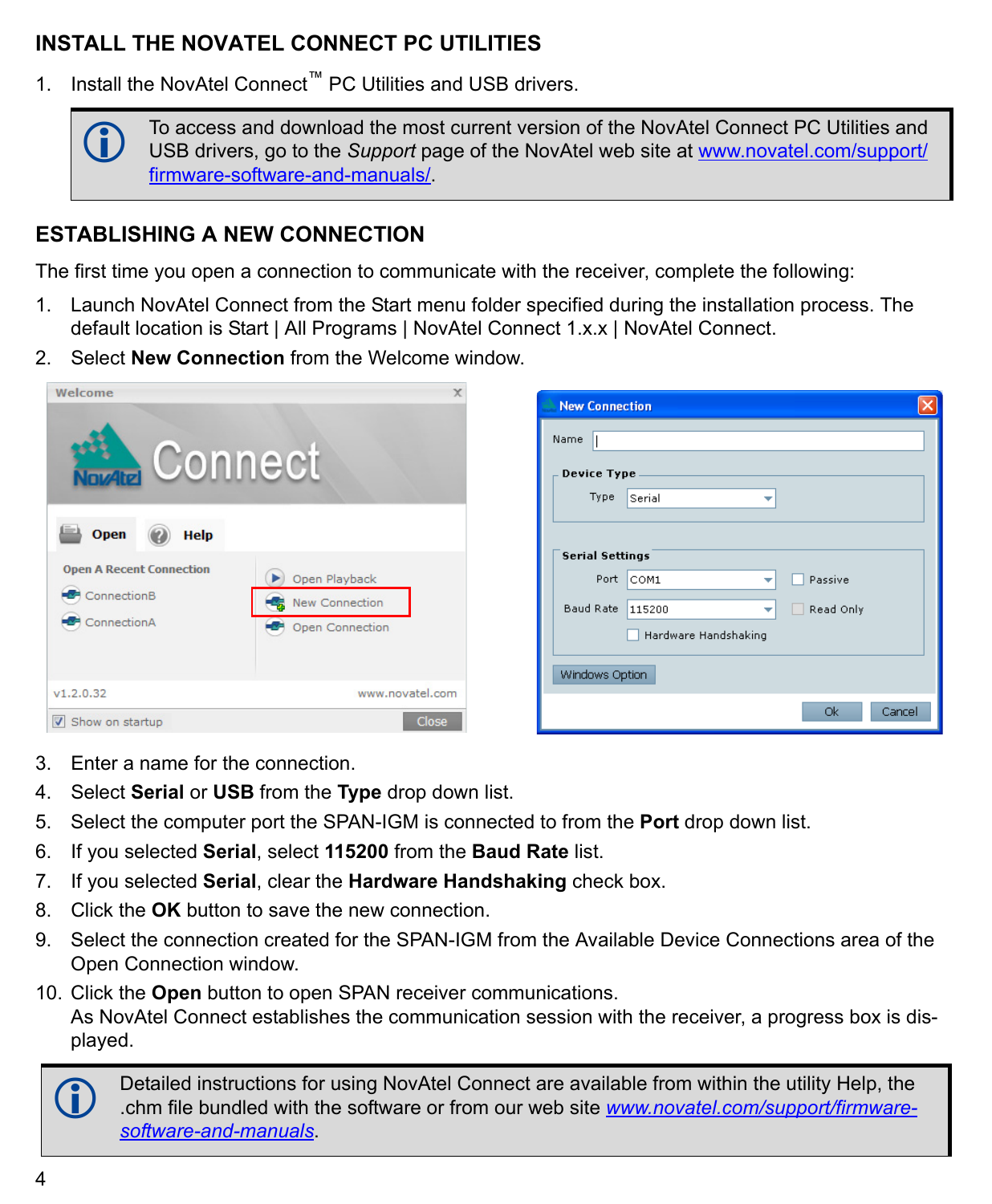### **CONFIGURE THE SPAN SYSTEM**

There are two methods to configure the SPAN system:

- • *[Configure SPAN Manually](#page-4-0)*
- • *[Configure SPAN Using NovAtel Connect](#page-4-1)*

# <span id="page-4-0"></span>*Configure SPAN Manually*

Follow these steps to enable INS as part of the SPAN system using software commands:

1. Establish a connection to the SPAN-IGM.



2. Enter the distance from the SPAN-IGM to the GNSS antenna using the SETIMUTOANTOFFSET command. The offset between the antenna phase center and the SPAN-IGM axes must remain constant and be known accurately. The X (pitch), Y (roll) and Z (azimuth) directions are clearly marked on the SPAN-IGM enclosure. The SETIMUTOANTOFFSET parameters are (where the standard deviation fields are optional):

```
x offset y offset z offset [x_stdev] [y_stdev] [z_stdev]
```


 This example assumes a default mounting configuration and shows a -X offset, -Y offset and +Z offset.

A typical RTK GNSS solution is accurate to a few centimetres. For the integrated INS/GNSS system to have this level of accuracy, the offset must be measured to within one centimetre.

3. Perform a kinematic alignment. See the *SPAN-IGM User Manual* (OM-20000141) for more information.

### <span id="page-4-1"></span>*Configure SPAN Using NovAtel Connect*

Follow these steps to enable INS as part of the SPAN system using the NovAtel Connect software utility:

1. Start a NovAtel Connect session and establish a connection to the SPAN-IGM.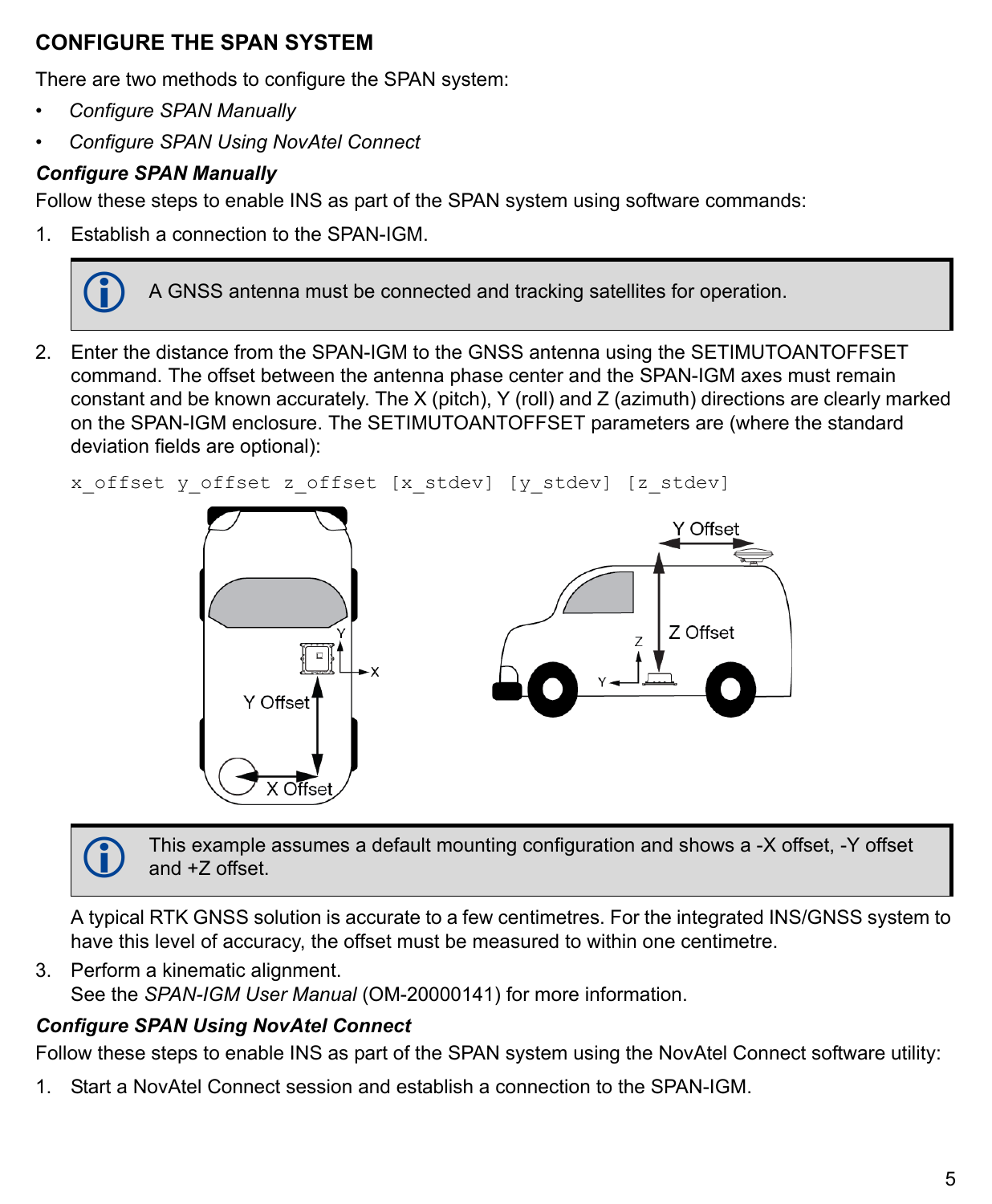2. Select Wizards | SPAN Alignment from the NovAtel Connect toolbar. This wizard takes you through the steps to complete an alignment and configure the receiver port to accept IMU data.



#### *Configuration for Alignment*

The default alignment method for a SPAN-IGM is the fast or kinematic alignment. The fast or kinematic alignment is performed by estimating the attitude from the GNSS velocity vector and injecting it into the SPAN filter as the initial system attitude. For this estimate to be made, the vehicle must move faster than 5 m/s.

#### **LOG SPAN DATA**

Raw GNSS, IMU and navigation data (position, velocity, attitude) are available from the system as ASCII or binary logs.

Data can be collected through NovAtel Connect using the *Logging Control Window*, or sent out the receiver COM port to user-supplied data collection software.

| <b>COM11 - Logging Control Window</b>      |                 |                       |                  |   | $\mathbf{x}$  |        |                |                |  |                 |
|--------------------------------------------|-----------------|-----------------------|------------------|---|---------------|--------|----------------|----------------|--|-----------------|
| <b>COM2 (Current Port)</b>                 |                 |                       |                  |   |               |        |                |                |  |                 |
|                                            |                 |                       |                  |   |               |        | + ※ 応 ∥        |                |  | 烫               |
| Log File<br><b>Size</b><br>Elapsed<br>Logs |                 |                       |                  |   |               |        |                |                |  |                 |
|                                            |                 |                       |                  | o |               | 0.00kB |                |                |  |                 |
|                                            |                 | Log Name              | Port             |   | Format        |        | <b>Trigger</b> | Period         |  | ot <sup>*</sup> |
|                                            | 6C R<br>$\odot$ | <b>GLOEPHEMERISB</b>  | COM <sub>2</sub> |   | <b>Binary</b> |        | OnChanged      |                |  |                 |
|                                            | 自由同             | <b>RANGEB</b>         | COM <sub>2</sub> |   | <b>Binary</b> |        | OnTime         | 1 <sub>s</sub> |  |                 |
|                                            | 60N             | <b>RAWEPHEMB</b>      | COM <sub>2</sub> |   | <b>Binary</b> |        | OnChanged      |                |  |                 |
|                                            | 自會同             | <b>RAWIMUSB</b>       | COM <sub>2</sub> |   | <b>Binary</b> |        | OnNew          |                |  |                 |
|                                            | 6C R            | <b>IMUTOANTOFFSET</b> | COM <sub>2</sub> |   | <b>Binary</b> |        | OnChanged      |                |  |                 |
|                                            | 600             | <b>VEHICLEBODYROT</b> | COM <sub>2</sub> |   | <b>Binary</b> |        | OnChanged      |                |  |                 |
|                                            | 企介国             | TRICOLIACO            | 70.15            |   | million in a  |        | ヘーティー・         | $+0.11-$       |  | ▸               |
|                                            |                 |                       |                  |   |               |        |                |                |  |                 |
|                                            |                 |                       |                  |   |               |        |                |                |  | Close           |
|                                            |                 |                       |                  |   |               |        |                |                |  |                 |



The figure shows the recommended logs for optimal real-time performance.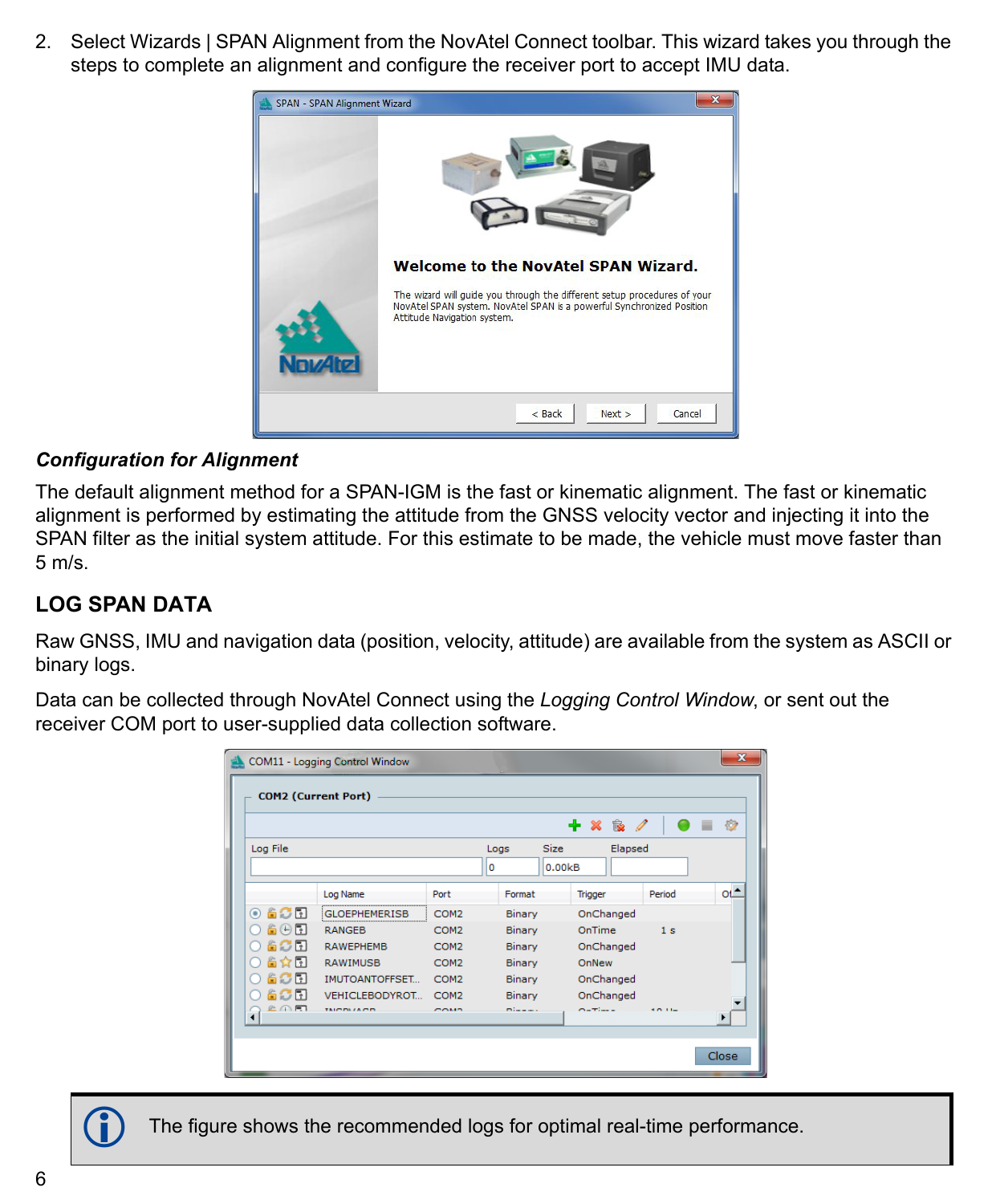### **OPERATE THE SPAN SYSTEM**

The system is ready to go once it is powered and the INS and GNSS are configured using the previously shown commands.

Observe the status of the system in the NovAtel Connect *INS Window* or in the status field of any of the INS solution logs (for example INSPOS, INSVEL, INSATT and INSPVA).



 INS data is available once there is a good GNSS solution. Therefore, an antenna must be connected for the system to function.

Move the vehicle forward at a speed faster than 5 m/s. The following status stages may be observed: **Table 2: Inertial Solution Status**

| <b>Binary</b>  | <b>ASCII</b>            | <b>Description</b>                                                                                                                                                                                                                                                                                                                                                    |
|----------------|-------------------------|-----------------------------------------------------------------------------------------------------------------------------------------------------------------------------------------------------------------------------------------------------------------------------------------------------------------------------------------------------------------------|
| $\Omega$       | INS_INACTIVE            | IMU logs are present, but the alignment routine has not<br>started; INS is inactive.                                                                                                                                                                                                                                                                                  |
| 1              | INS_ALIGNING            | INS is in alignment mode.                                                                                                                                                                                                                                                                                                                                             |
| $\overline{2}$ | INS_HIGH_VARIANCE       | The INS solution is in navigation mode but the azimuth<br>solution uncertainty has exceeded the threshold. The<br>default threshold on the SPAN-IGM is 5 degrees. The<br>solution is still valid but you should monitor the solution<br>uncertainty in the INSCOV log. You may encounter this<br>state during times when the GNSS, used to aid the INS,<br>is absent. |
| 3              | INS_SOLUTION_GOOD       | The INS filter is in navigation mode and the INS solution<br>is good.                                                                                                                                                                                                                                                                                                 |
| 6              | INS_SOLUTION_FREE       | The INS filter is in navigation mode and the GNSS<br>solution is suspected to be in error.<br>This may be due to multipath or limited satellite visibility.<br>The inertial filter has rejected the GNSS position and is<br>waiting for the solution quality to improve.                                                                                              |
| $\overline{7}$ | INS_ALIGNMENT_COMPLETE  | The INS filter is in navigation mode, but not enough<br>vehicle dynamics have been experienced for the system<br>to be within specifications.                                                                                                                                                                                                                         |
| 8              | DETERMINING_ORIENTATION | INS is determining the IMU axis aligned with gravity.                                                                                                                                                                                                                                                                                                                 |
| 9              | WAITING_INITIALPOS      | The INS filter has determined the IMU orientation and is<br>awaiting an initial position estimate to begin the alignment<br>process.                                                                                                                                                                                                                                  |